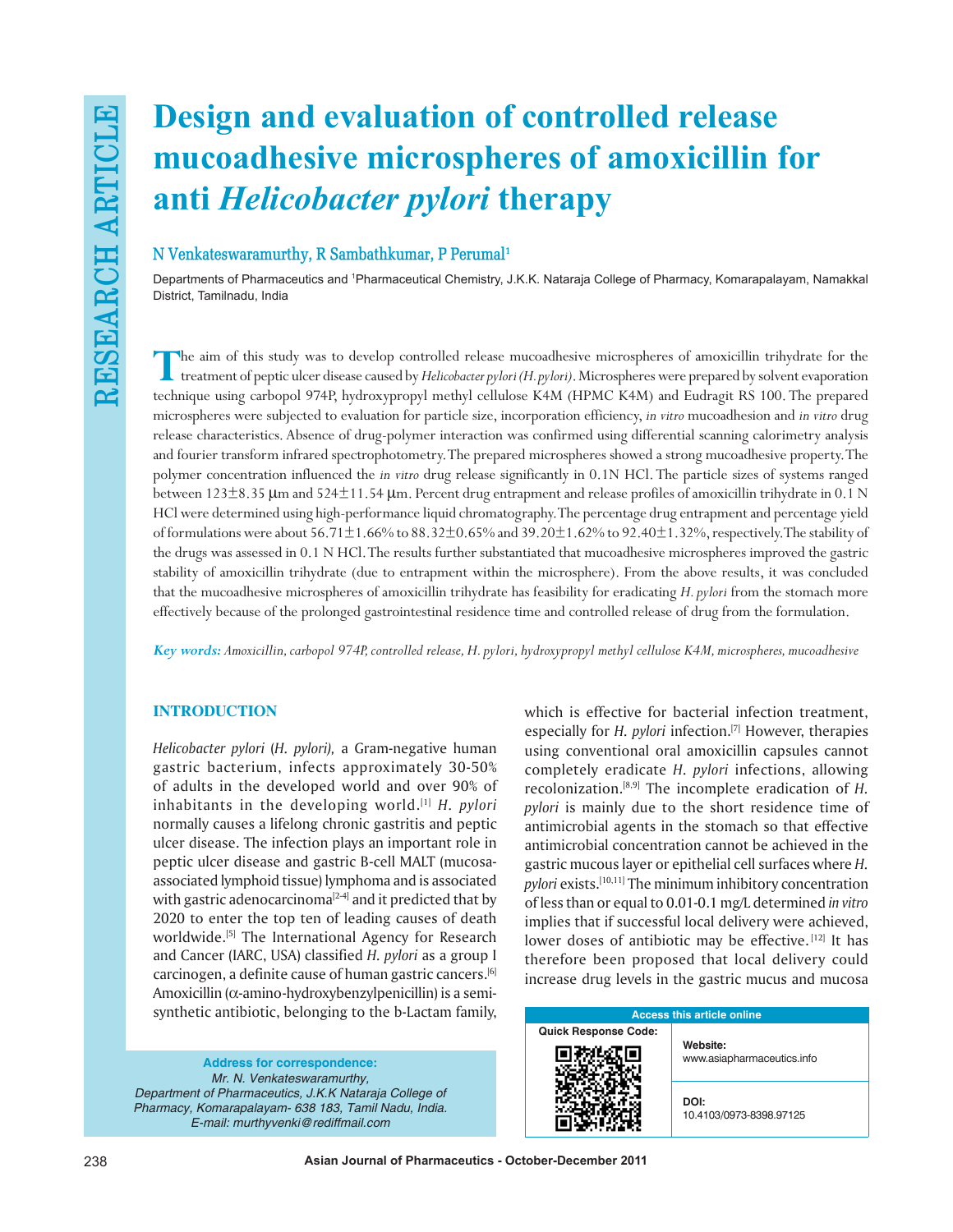to effective bactericidal levels and extend the contact time of drugs with the organism.[13]

Mucoadhesive drug carriers may prolong the residence time in the GI tract because they can adhere to the mucus surface, resulting in an effective localized drug concentration.[14] Among the mucoadhesive drug carriers mucoadhesive microspheres have some advantages, e.g. a much more intimate contact with the mucus layer, lightweight and a smaller dose variation due to the large number of microspheres administered.<sup>[15]</sup>

The aim of this work was to prepare amoxicillin trihydrateloaded mucoadhesive microspheres using the mucoadhesive polymers for *H. pylori* eradication therapy. To achieve therapeutic needs of the drug, the mucoadhesive drug delivery system should have mucoadhesive and controlled release property. In this study, carbopol 974P and HPMC K4M were used to achieve the mucoadhesive and controlled release property. Eudragit RS 100 is used as matrix polymer to disperse mucoadhesive polymers and also it has mucoadhesive property.[16] Carbopol 974P has good mucoadhesive ability but there are few reports on the application of carbopol 974P for the extended release dosage forms. The gelling nature of carbopol 974P is important for controlled release of drugs, but the gelling nature depends upon the pH of the medium. [17] The maximum gelling of carbopol 974P was achieved at pH 7-7.5 due to the ionization of carboxyl groups.[18,19] *H. pylori* colonizes in the stomach where the pH is acidic in nature. But in acidic pH, carbopol 974P does not dissociate completely and it forms less viscous gel, which significantly affects its release property. $[20]$  To optimize the controlled release property and mucoadhesiveness a combination of carbopol 974P and HPMC K4M were used in this study. The gelling nature of HPMC K4M was not affected by pH of the environment because of its non-ionic nature.<sup>[21]</sup>

# **MATERIALS AND METHODS**

#### **Materials**

Amoxicillin trihydrate was obtained as gift sample from Sandoz Pharma Ltd. Mumbai, India, Eudragit RS 100 was a gift sample from Microlabs, Bangalore, India. Hydroxypropyl methyl cellulose K4M (HPMC K4M) was obtained as gift from Colorcon Asia Pvt. Ltd., Mumbai, India and Carbopol 974P was a gift from BF Goodrich Co., Germany. All other reagents and chemicals used were of analytical grade.

#### **Preparation of microspheres**

Amoxicillin trihydrate loaded microspheres were prepared by solvent evaporation method. Acetone/liquid paraffin solvent system was used. Agglomeration of microspheres was prevented by using 0.75% w/v Span 80. Eudragit RS 100 was dissolved in 10 ml acetone and carbopol 974P, HPMC K4M and amoxicillin trihydrate were dispersed in it [Table 1]. This homogeneous final dispersion was cooled to 5°C and poured slowly with stirring (700 rpm) into 80 ml of liquid paraffin containing 0.75% w/v span 80, which was previously cooled to 5°C. The obtained emulsion was stirred at 40°C for 40 min. The suspension of microspheres in liquid paraffin was filtered and microspheres were washed by n-hexane and dried in vacuum at room temperature overnight.

#### **Stability study of amoxicillin trihydrate 0.1 N HCL**

It was reported that amoxicillin trihydrate was unstable in acidic (0.1 N HCl) solutions.<sup>[22]</sup> Therefore, the results obtained from the dissolution study will underestimate the amount of the drug released from microspheres. Hence, in order to calculate correct amount of the drug release the degradation rate constant and half life were determined by following method.

Amoxicillin trihydrate (50 mg; powder) was dissolved in 250 ml of 0.1 N HCL (pH 1.2) and vibrated in a water bath maintained at 37°C. After complete dissolvation of amoxicillin trihydrate 3 ml of samples were collected at 0, 1, 2, 4, and 8 h and mixed with 1 ml of 0.3M NaOH to prevent further degradation. The samples were then filtered through a 0.45 µm nylon membrane filter and concentration was determined by HPLC as per the method reported earlier.<sup>[23]</sup> The HPLC (Shimadzu scientific instruments, MD, USA) comprises a UV detector (SPD-10A), a pump (LC-10AD), and an automatic injector (SIL-10A). The wavelength of the UV detector was 230 nm and a reversed-phase column (Luna 5m C8, Phenomenex, USA) was used. The column temperature was maintained

|  |  | Table 1: Formulation composition of the mucoadhesive microspheres of amoxicillin trihydrate |  |
|--|--|---------------------------------------------------------------------------------------------|--|
|--|--|---------------------------------------------------------------------------------------------|--|

| <b>Formulation</b><br>code | <b>Eudragit Rs 100</b><br>$(\%$ w/v) | <b>Carbopol 974P</b><br>$(\%$ w/v) | <b>HPMC K4M</b><br>(% w/v) | <b>Amoxicillin trihydrate</b><br>$(\%$ w/v) |  |  |
|----------------------------|--------------------------------------|------------------------------------|----------------------------|---------------------------------------------|--|--|
| FA <sub>1</sub>            |                                      |                                    |                            |                                             |  |  |
| FA <sub>2</sub>            |                                      |                                    |                            |                                             |  |  |
| FA <sub>3</sub>            |                                      |                                    |                            |                                             |  |  |
| FA4                        |                                      |                                    |                            |                                             |  |  |
| FA <sub>5</sub>            |                                      | 0.5                                |                            |                                             |  |  |
| FA <sub>6</sub>            |                                      | 1.5                                |                            |                                             |  |  |
| FA7                        |                                      |                                    |                            |                                             |  |  |
| FA <sub>8</sub>            |                                      |                                    | 0.5                        |                                             |  |  |
| FA <sub>9</sub>            |                                      |                                    | 1.5                        |                                             |  |  |
| <b>FA10</b>                |                                      |                                    |                            |                                             |  |  |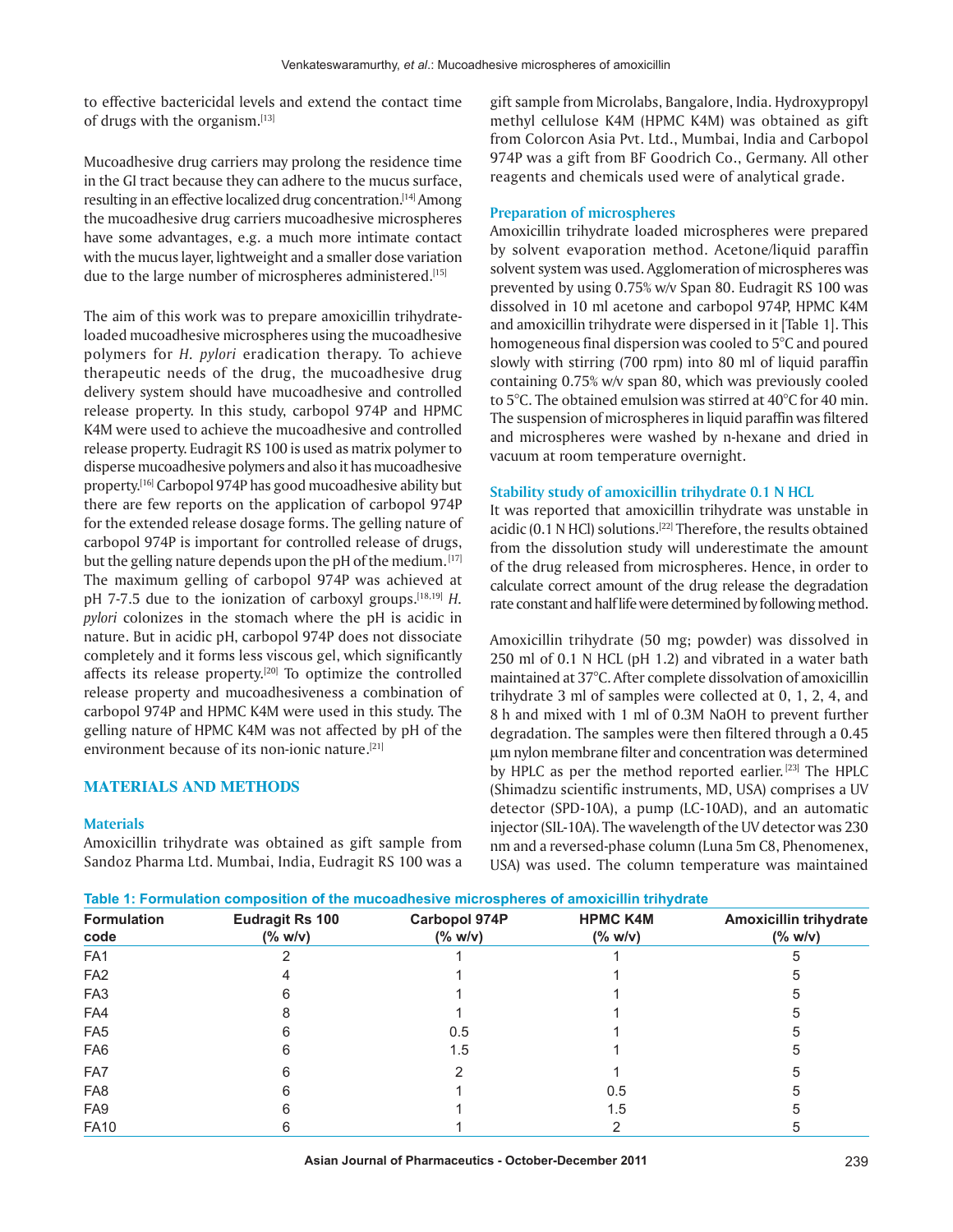at 30°C, the flow rate was 1 ml/min, and the mobile phase consisted of an aqueous 0.05 M phosphate buffer containing 0.1% v/v triethylamine (pH 3.0)–methanol (90/10 % v/v).

The main peak area of amoxicillin trihydrate was measured at 0, 1, 2, 4, and 6 h. The degradation of amoxicillin trihydrate was assumed to follow first order kinetics. Degradation rate constant and degradation half life were calculated using following first order equation.<sup>[24]</sup>

$$
C = C_0 e^{-kt}
$$

In which C is the concentration of drug remaining at time t,  $C<sub>o</sub>$  is the initial concentration of drug, k is the degradation constant. The half life  $(t_{1/2})$  was determined from the degradation constant.

# **Morphological analysis**

Surface and cross-sectional morphologies of the beads were observed with a Scanning Electron Microscope (SEM) (JSM-6360A, Jeol Ltd, Tokyo, Japan) at an accelerating voltage of 20 kV. Prior to examination, samples were prepared on aluminum stubs and coated with gold under argon atmosphere by means of a sputter coater.

# **Particle size analysis**

Particle size and size distribution of the raw material were measured by a laser-based particle size analyzer (Mastersizer, Malvern Instruments, and U.K). The particles were dispersed in n-Hexane prior to analyzing and the particles were suspended mechanically by magnetic stirring during the measurement.

# **Determination of drug content and encapsulation efficiency**

The drug content in microspheres was measured after extraction from the microspheres. 5 mg of microspheres were weighed accurately and crushed in to powder using glass mortar and pestle. The powdered microspheres were suspended in 15 ml of NaOH solution (pH 10). The mixture was vortexed at 2500 rpm for 1 min and then for a further 2 h at 1000 rpm. The solution was then filtered through a 0.45 µm syringe filter to determine the amount of drug loaded in the microspheres and the filtrate was analyzed by HPLC.

Weight of drug

\nDrug content in microspheres

\n
$$
\frac{\text{in microspheres}}{\text{weight of}} \times 100
$$

\n(1)

\nmicrospheres

| Actual drug   |                                                                  |     |
|---------------|------------------------------------------------------------------|-----|
| Encapsulation | $\frac{\text{encapsulated}}{\text{Theoretical drug}} \times 100$ | (2) |
| encapsulated  |                                                                  |     |

#### **Determination of yield of microspheres**

Thoroughly dried microspheres were collected and weighed accurately. The percentage yield was then calculated using formula given below.

% yield = 
$$
\frac{\text{Mass of microspheres obtained}}{\text{Total weight of drug and polymer}} \times 100
$$
 (3)

# **Fourier transform infrared spectrophotometry**

Infrared red spectra for pure amoxicillin trihydrate, blank microspheres, amoxicillin-loaded microspheres were obtained on a fourier transform infrared spectrophotometry (FTIR)-Shimadzu (84005) using the KBr disk method (2mg sample in 200mg KBr). The scanning range was 450–4000 cm-1 .

# **Differential scanning calorimetry**

The thermal analysis of pure drug, formulations and blank microspheres was carried out using Universal V4.2E TA Instruments to evaluate possible drug-polymer interaction. Approximately 3mg of sample was accurately weighed into a 40 μl aluminum pan and sealed with a punched lid. A temperature range of 10–300°C was scanned using a heating rate of 10°C min<sup>-1</sup>. A nitrogen purge of 50 ml min<sup>-1</sup> was used in the oven.

# **X-Ray powder diffractometry**

X-ray powder diffractometry (XRD) was carried out to investigate the effect of the microencapsulation process on the crystallinity of the drug. Powder XRD patterns were recorded on a Bruker AXS D8 Advance diffractometer using Ni-filtered, Cu Ka radiation with 2θ interval defined from 20 to 95° with a step size of 0.05°. The XRD patterns of pure drug, formulations and blank microspheres were recorded.

# *In vitro* **evaluation of mucoadhesiveness**

The mucoadhesive properties of the mucoadhesive microspheres were evaluated by *in vitro* wash-off test as reported by Lehr *et al*. [25]

A 1x1 cm piece of stomach mucosa was mounted on to a glass slide with cyanoacrylate glue and rinsed with 0.1 N HCL. Microspheres were spread  $(\sim 50)$  on a wet rinsed tissue specimen and the prepared slide was hung on to one of the grooves of a USP tablet disintegrating test apparatus which contained 900 ml of 0.1 N HCL at  $37\pm0.5^{\circ}$ C. When the disintegrating apparatus operated, the tissue specimen was given slow regular up and down movement in the test fluid.

At the end of 30 min, 1 h and at the hourly intervals up to 6 h, the machine was stopped and number of microspheres still adhering to tissue was calculated. The studies were carried out in triplicate.

| Number of microspheres adhered |                      |                    |  |  |
|--------------------------------|----------------------|--------------------|--|--|
| Percentage of                  | at the end of 6 hour | $- \times 100$ (4) |  |  |
| Mucoadhesiveness               | Number of            |                    |  |  |
|                                | microspheres spread  |                    |  |  |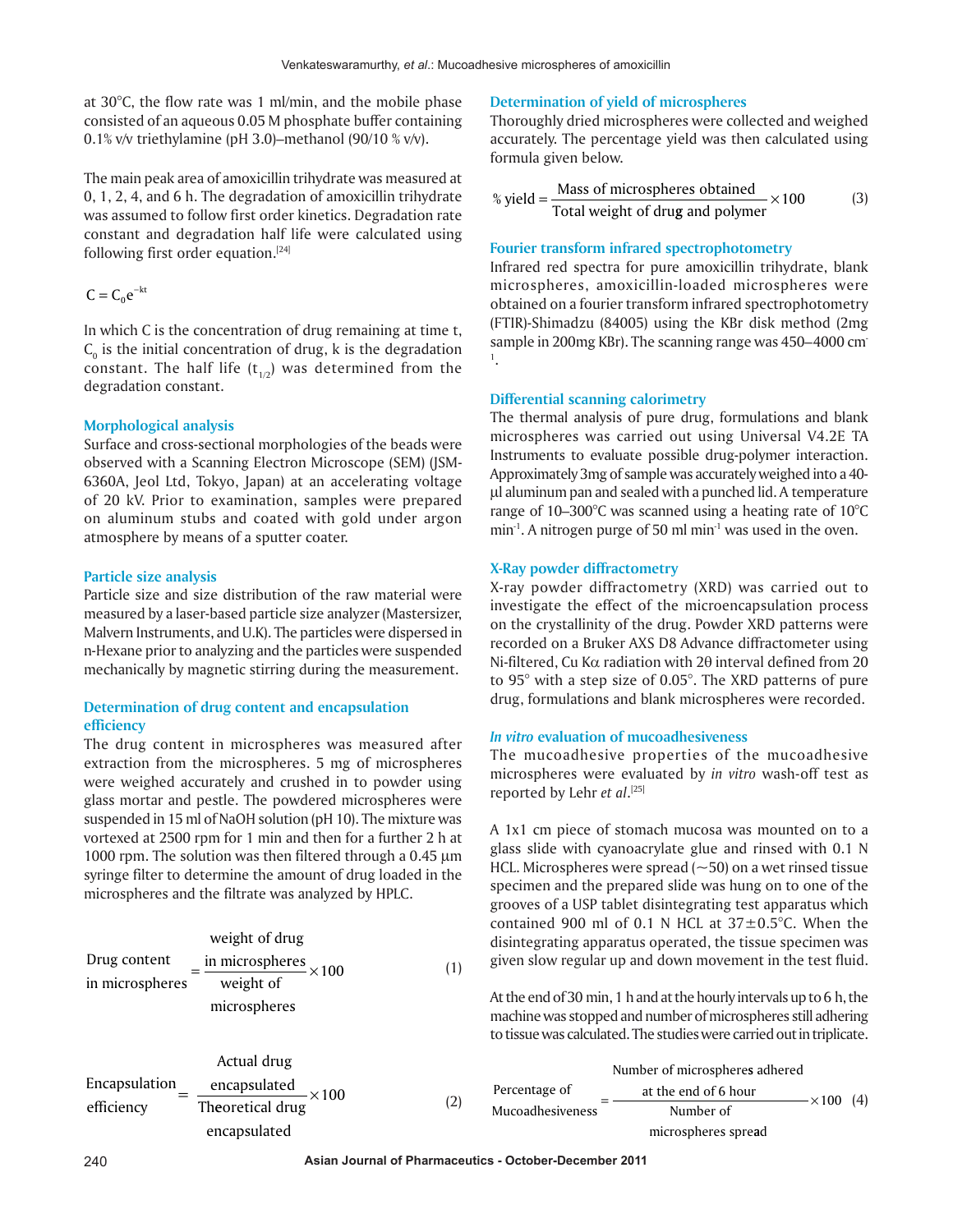**Stability of amoxicillin trihydrate in microspheres in pH 1.2** Stability of amoxicillin trihydrate present within the microspheres was analyzed at pH 1.2 by the following method. Fifty milligrams of mucoadhesive microspheres were suspended in 30 ml of 0.1 N HCL in four graduated centrifuge tube with lid. The tube was then placed in a thermostatic vibrator and vibrated at a speed of 100 rpm at  $37\pm1^{\circ}$ C for 1, 2, 4, and 6 h, respectively. Whole samples were withdrawn at different time interval and neutralized with NaOH solution (0.05 M) to adjust the pH of sample to approximately 5.0 in order to prevent further degradation of drug. The samples were taken out at different time intervals and microspheres were collected separately by filtration. The drug content of the filtrate (amount of drug released from microspheres) and microspheres (amount drug entrapped in microspheres) were determined separately by HPLC method as described earlier.

### *In vitro* **dissolution studies**

Drug release from mucoadhesive microspheres of amoxicillin trihydrate was determined by using USP dissolution test apparatus with stirrer at 100 rpm (Disso 2000, Labindia)). 900 ml of 0.1 N HCl (pH 1.2) was used as the dissolution medium and the temperature was maintained at  $37^{\circ}$ C $\pm$ 0.2C. A sample of microspheres equivalent to 500 mg of drug was used in each test. Samples were taken at appropriate time intervals and replaced with an equal volume of fresh dissolution medium. The withdrawn samples were filtered through 0.45 µm syringe filter and neutralized with NaOH solution (0.014 M) to adjust the pH of sample to approximately 5.0 in order to prevent the further degradation of drug. The samples were analyzed by RP-HPLC as described above. These experiments were conducted in triplicate.

Amoxicillin trihydrate was reported to be unstable in mediums with low pH.<sup>[22]</sup> Therefore, the results obtained from the dissolution study will underestimate the amount of the drug released from microspheres. Correct amount of the drug released were calculated using degradation rate constant. The following equation was used to correct dissolution data of amoxicillin trihydrate.<sup>[23]</sup>

$$
\frac{dc}{dt} = \frac{dQ}{Vdt} - kC\tag{5}
$$

Where *C* is the concentration of the drug at time *t*, *Q* the total amount of the drug released at time *t*, *V* the volume of the release medium, and *k* the first order degradation constant.

#### **Kinetics of drug release**

In order to understand the mechanism and kinetic of drug release, the drug release data of the *in vitro* dissolution study were analyzed with various kinetic model like zero order (fraction drug release *vs* time),[24] first order (log percentage drug remaining *vs* time),<sup>[24]</sup> Higuchi model (fraction drug release *vs* square root of time),[26] and Peppas model equation,

 $R =$  Ktn, where  $R$  is the percentage drug release, K is the kinetic constant, and n is the release exponent and is a measure of release mechanism were applied to interpret mechanism and kinetics of drug release.<sup>[27]</sup>  $\mathbb{R}^2$  values were calculated for the linear curves obtained by regression analysis of the above plots. The n-values could be obtained from the slope of the above equation. If the value of n is 0.43 or less, the release mechanism follows Fickian diffusion, while the higher values  $(0.43 < n < 0.85)$  indicates a non-Fickian model (anomalous transport). The non-Fickian model corresponds to coupled diffusion/polymer relaxation. If the n-value is 0.85, the drug release follows zero order and case II transport.

# **RESULTS AND DISCUSSION**

One of the important factors related to microspheres as reported by Lee *et al.,*[28] is the viscosity of the polymer solution. Polymer concentrations of 2%, 4%, 6% and 8% w/v were selected for studies to determine optimum concentration of matrix polymer. Flake formation was observed when Eudragit RS 100 concentration was used at a level 2%, 4% w/v, whereas maximum sphericity was observed at the 6% w/v level. Non-spherical microspheres were found when polymer concentration was used at the 8% w/v level. Therefore, 6% w/v of Eudragit RS 100 in acetone was found to be the optimum concentration for the polymer solution.

The half-life  $(t_{1/2})$  of amoxicillin trihydrate was determined from the pseudo-first order degradation rate constant. Degradation rate constant used to correct the drug release data obtained in acidic media. The degradation rate constant and the degradation half-life of the amoxicillin trihydrate in pH 1.2 were found to be 0.0972 hr<sup>1</sup>and 7.128 hrs.

The morphology of the microspheres was examined by scanning electron microscopy [Figure 1]. The view of the microspheres showed a spherical shape with a smooth surface morphology. The mean particle size increased with increasing polymer concentration. Due to the higher concentration of the polymer in the internal phase large emulsion droplets



**Figure 1:** SEM photograph of prepared mucoadhesive microspheres of amoxicillin trihydrate (FA6)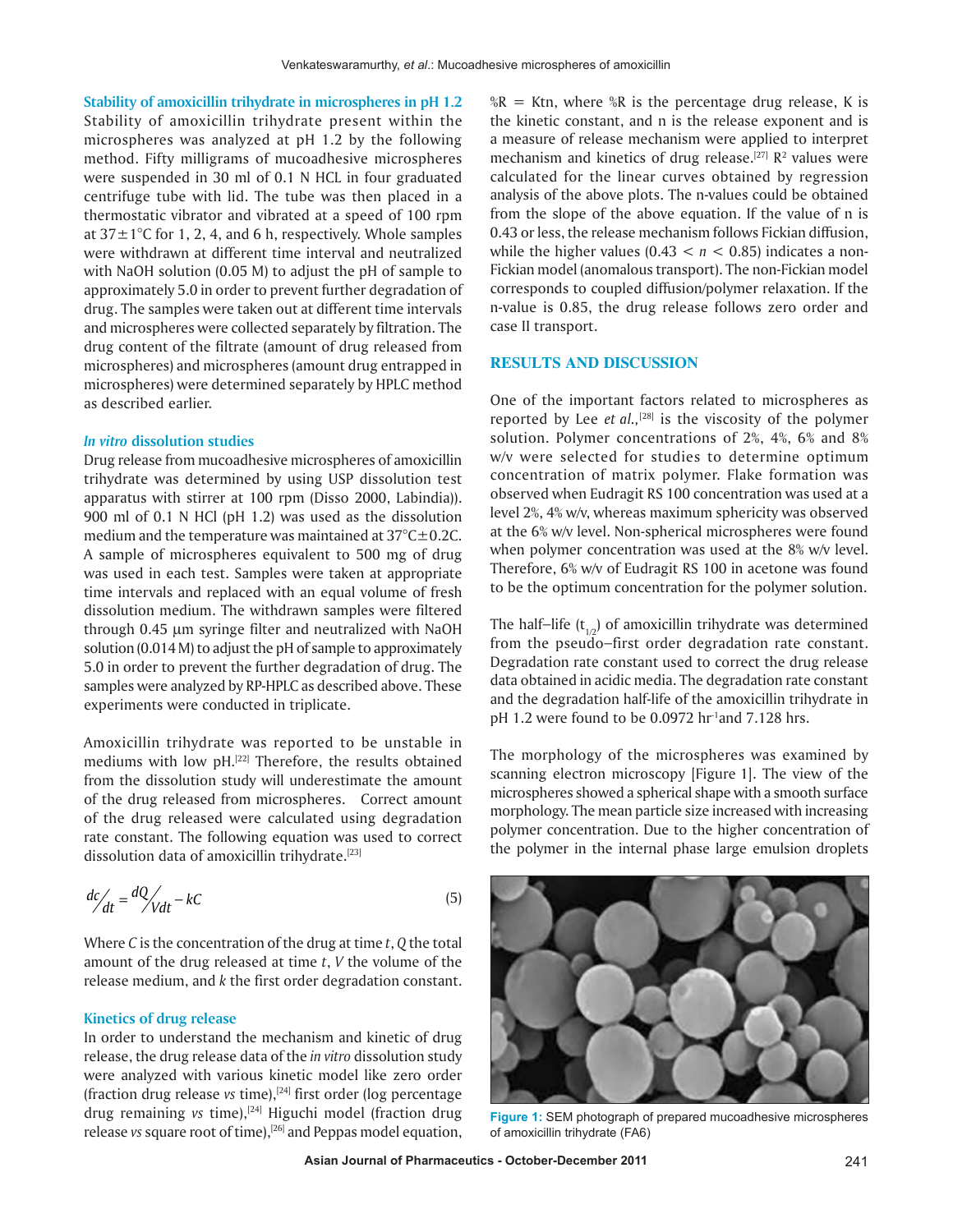| <b>Formulation</b><br>code | Percentage<br>yield | <b>Encapsulation</b><br>efficiency (%) | Particle size in<br>um (Mean±SD) | Percentage of<br><b>Mucoadhesiveness</b> |  |
|----------------------------|---------------------|----------------------------------------|----------------------------------|------------------------------------------|--|
| FA <sub>1</sub>            | 39.20±1.62          | $56.71 \pm 1.66$                       | $123 \pm 8.35$                   | 63.00±0.33                               |  |
| FA <sub>2</sub>            | 66.57±1.75          | 62.59±1.09                             | $202+9.24$                       | 65.00±1.53                               |  |
| FA <sub>3</sub>            | 85.26±1.12          | 71.42±1.85                             | $271 \pm 8.11$                   | 66.66±0.67                               |  |
| FA4                        | 87.00±1.53          | 88.32±0.65                             | $524 \pm 11.54$                  | 70.67±0.33                               |  |
| FA <sub>5</sub>            | 83.69±1.28          | 67.36±1.03                             | $216+9.33$                       | 55.67±0.67                               |  |
| FA <sub>6</sub>            | 87.81±1.45          | 74.88±0.99                             | $345 \pm 8.29$                   | 77.33±0.67                               |  |
| FA7                        | $90.68 \pm 1.15$    | 76.55±1.75                             | 397±10.27                        | 88.67±0.67                               |  |
| FA <sub>8</sub>            | 84.47±1.18          | 69.67±1.16                             | $221 \pm 9.53$                   | 61.67±0.33                               |  |
| FA <sub>9</sub>            | 89.25±1.26          | 75.31±1.54                             | 353±10.31                        | 71.00±0.58                               |  |
| <b>FA10</b>                | $92.40 \pm 1.32$    | 77.00±1.88                             | $402 \pm 9.38$                   | 74.00±0.58                               |  |

|  |  | Table 2: Physico-chemical characteristics of the mucoadhesive microspheres of amoxicillin trihydrate |  |
|--|--|------------------------------------------------------------------------------------------------------|--|
|--|--|------------------------------------------------------------------------------------------------------|--|

were formed which would not undergo size reduction at the shear force energy supplied to the system and eventually get precipitated leading to an increase in the mean particle size.[29]

The encapsulation efficiency of the prepared microspheres was shown in Table 2. The encapsulation efficiency of the prepared microspheres varied from  $56.71 \pm 1.66\%$  to  $88.32 \pm 0.65$ %. The encapsulation efficiency was increased progressively with increasing the Eudragit RS 100, HPMC K4M, and carbopol 974P concentrations. The contribution of a high polymer concentration to the encapsulation efficiency can be interpreted in two ways. First, when highly concentrated, the polymer solidifies rapidly on the surface of the dispersed phase and prevents drug diffusion across the phase boundary.<sup>[30]</sup> Secondly, the high concentration increases viscosity of the solution and delays the drug diffusion within the polymer droplets.[31] The production yield was very high for all the formulations ranging from  $39.20 \pm 1.62$ % to  $92.40 \pm 1.62$ 1.32%. The production yield was increased with increased in the polymer concentrations.

Figure 2 demonstrates the FTIR spectra of amoxicillin trihydrate showing characteristic peaks $[32]$  at 1581.63 cm<sup>-1</sup> (COO<sup>-</sup> Asymmetric Stretching), 1688.79 cm<sup>-1</sup> (Amide I C = O Stretching ), 1775.51 cm<sup>-1</sup> (b– Lactum C = O Stretching). Characteristic peaks of amoxicillin trihydrate were also present in FTIR spectrum of amoxicillin trihydrate-loaded microspheres with slight broadening and reduction in intensity [1581.63cm<sup>-1</sup> (COO<sup>-</sup> Asymmetric Stretching), 1687.71cm<sup>-1</sup> (Amide I C = O Stretching), 1775.57 cm<sup>-1</sup> (β– Lactum  $C = O$  Stretching), indicating the absence of chemical interaction between amoxicillin trihydrate and polymers.

Figure 3 demonstrates the DSC thermogrames of pure amoxicillin trihydrate, blank microspheres, and amoxicillin trihydrate-loaded microspheres. The endothermic peak of amoxicillin trihydrate is at about 132.22°C. However, blank microsphere did not show any endothermic peak because of their amorphous nature of excipients, Eudragit RS 100, HPMC K4M, and carbopol 974P. Endothermic peak corresponding to the amoxicillin trihydrate were observed in amoxicillin trihydrate-loaded microspheres at 131.53°C. However, there



**Figure 2:** FTIR spectrum of pure amoxicillin trihydrate (a), blank microsphere (b), and amoxicillin trihydrate-loaded microsphere (c)



**Figure 3:** DSC thermogram of pure amoxicillin trihydrate (a), blank microsphere (b), and amoxicillin trihydrate-loaded microsphere (c)

was a slight decrease in the melting point of drug when prepared in the form of microspheres. It was also observed that there was a noticeable reduction in the enthalpy of the crystals in comparison with pure amoxicillin trihydrate. The evaluation of the thermograms obtained from DSC revealed no interaction between the polymer and the drug in the microspheres.

In order to investigate the physical nature of the encapsulated drug, the powder X-ray diffraction technique was used. Diffraction patterns amoxicillin trihydrate, physical mixture and drug loaded microsphere formulation were studied [Figure 4]. The powder XRD patterns of pure amoxicillin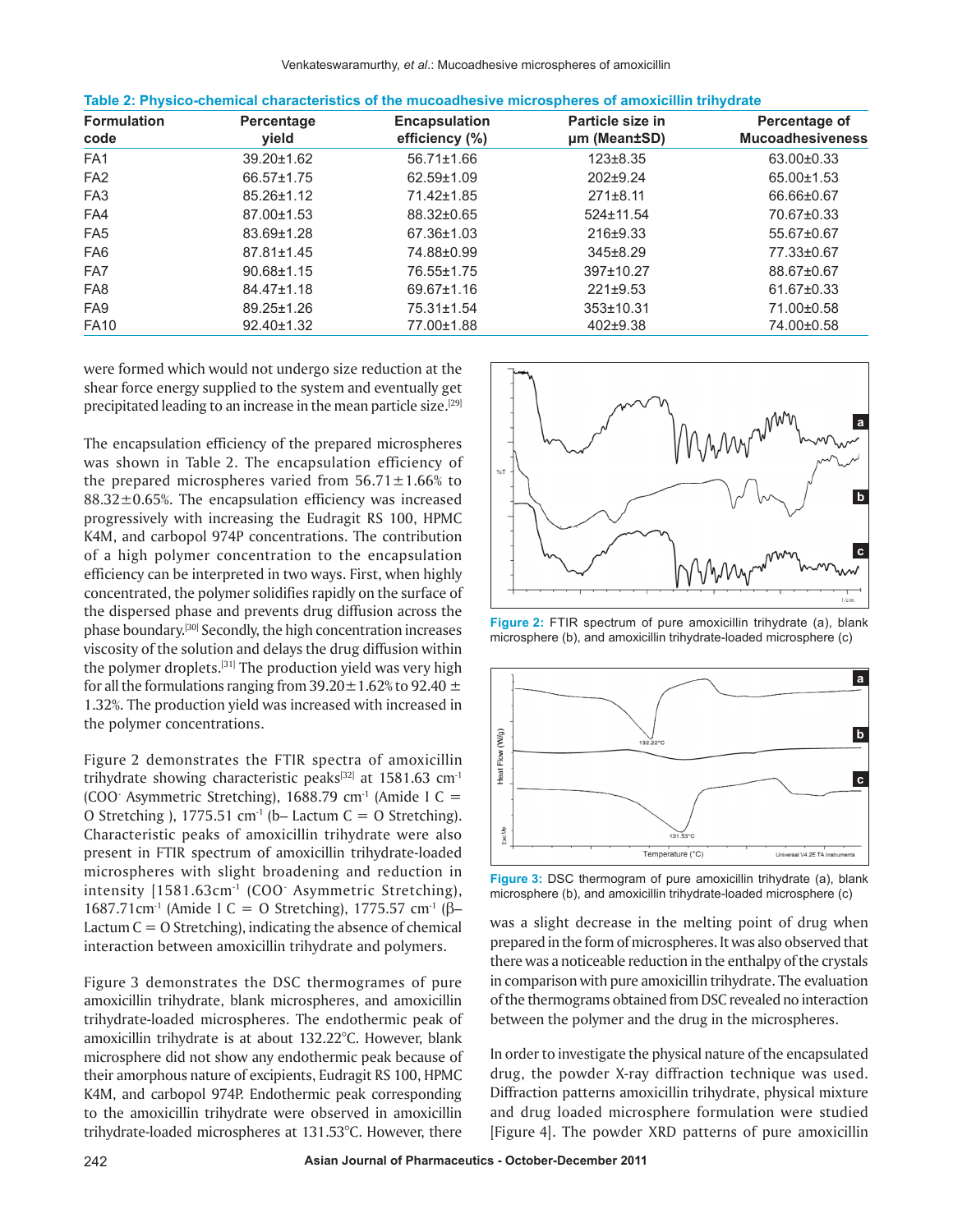trihydrate 2θ values appeared at 12.20°/15.15°/16.26°/18.1°/ 19.39°/26.6°/28.76°. All these peaks of amoxicillin trihydrate were detectable in both physical mixtures and microparticles, indicating the crystalline state of amoxicillin trihydrate within the samples. Thus, X-ray results were confirmed by the DSC data.

The study of *in vitro* mucoadhesive study revealed that all the batches of prepared microspheres had good mucoadhesive property ranging from  $55.67 \pm 0.67$ % to  $88.67 \pm 0.67$ %. As shown in Table 2 the remaining percentage was slightly increased with increasing the Eudragit RS 100 concentrations. It may due to the mucoadhesive nature of Eudragit RS 100.[16] By increasing the concentration carbopol 974P in the microspheres, the better retention effect was observed. Similarly, increasing the HPMC concentration retention effect was increased. The change in retention effect was less than carbopol with respect to concentration it may be due to strong mucoadhesive nature of carbopol than HPMC K4M. The maximum retention effect was observed in the formulation FA 7. These studies suggested that the spherical matrix of microspheres can interact with mucosubstrate on the surface of the stomach, and adhere to mucosa more strongly and could stay in stomach for prolong period for more effective *H. pylori* clearance.



**Figure 4:** XRD pattern of pure amoxicillin trihydrate (a), physical mixture (b), and amoxicillin trihydrate-loaded microsphere (c)



**Figure 6:** Effect of carbopol 974P on the *in vitro* drug release characteristics of mucoadhesive microspheres of amoxicillin trihydrate in pH 1.2. Bars represent mean±SD (*n* = 3)

Figures 5-7 showed the drug release profiles from various formulations of microspheres. An initial burst effect was observed in all the batches of microsphere formulations. The initial burst release may be due to the crystals of amoxicillin trihydrate adsorbed on the surface of microspheres. Decrease in the rate and extent of drug release was observed with the increase in polymer concentration microspheres and is attributed to an increase in the density of the polymer matrix and also an increase in the diffusional path length, which the drug molecules have to traverse. The release of drug from these gels was characterized by an initial phase of high release (burst effect). However, as gelation proceeds, the remaining drug was released at a slower rate followed by a second phase of moderate release. This bi-phasic pattern of release is a characteristic feature of matrix diffusion kinetics.<sup>[33]</sup> The initial burst effect was considerably reduced with increase in polymer concentration.

The effect of concentration of carbopol 974P and HPMC K4M on *in vitro* drug release is shown in Figures 6 and 7, respectively. Due to the chemical nature of carbopol 974P, peak swelling of the polymer was reported at pH 7-7.5.[18,19] So pH 1.2 is not the most favorable condition for the swelling of carbopol 974P to form a gel. It has been reported that under pH 1.2, the extent of carbopol 974P swelling is less than that



**Figure 5:** Effect of Eudragit RS 100 on the *in vitro* drug release characteristics of mucoadhesive microspheres of amoxicillin trihydrate in pH 1.2. Bars represent mean±SD (*n* = 3)



**Figure 7:** Effect of HPMC K4M on the *in vitro* drug release characteristics of mucoadhesive microspheres of amoxicillin trihydrate in pH 1.2. Bars represent mean±SD (*n* = 3)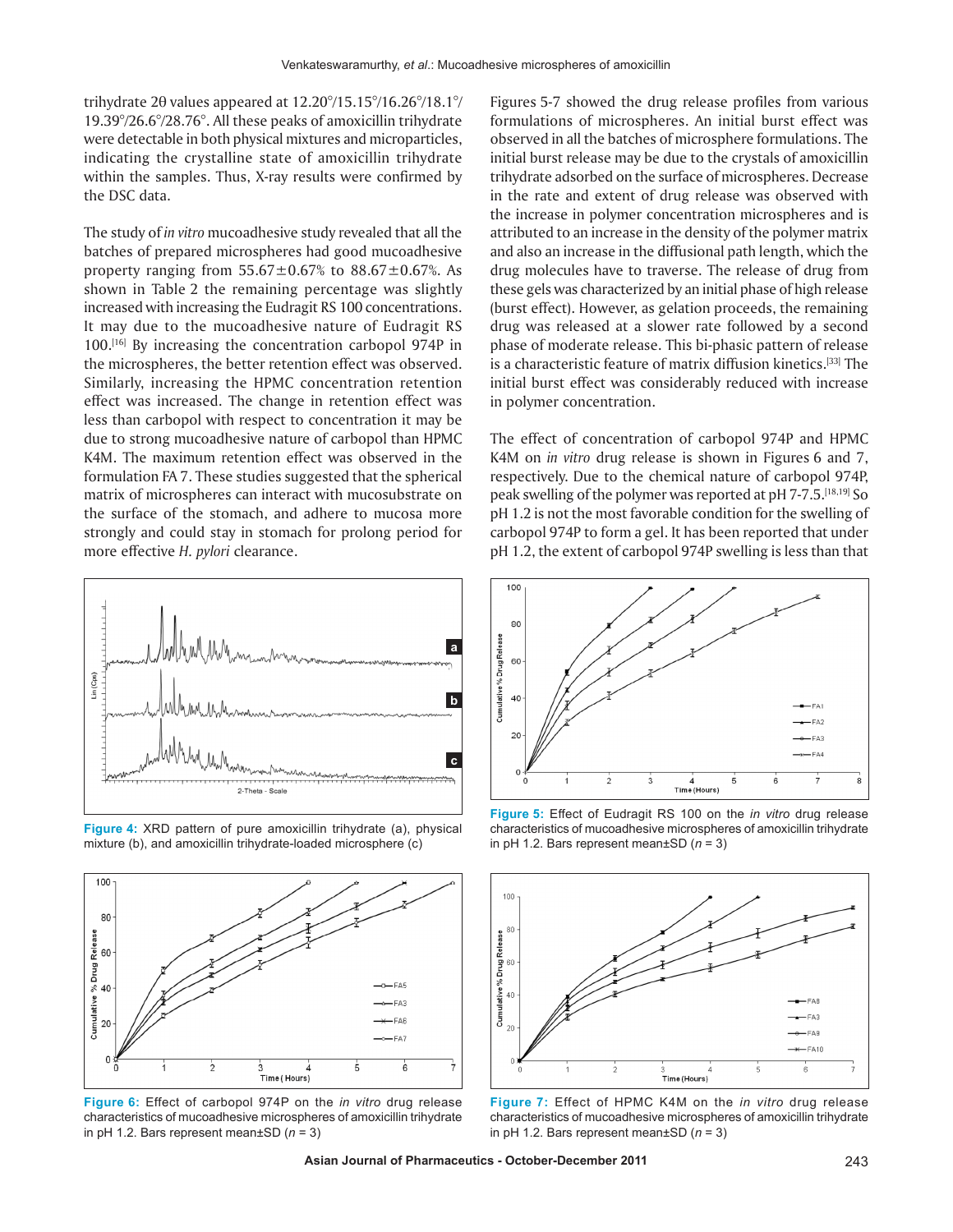of HPMC K4M.<sup>[34]</sup> Carbopol 974 has a pKa of 6, so in 0.1 N HCL, would be virtually un-ionized and unable to hydrate and control the drug release.<sup>[19]</sup> Drug release retardation effect of HPMC K4M may be due to nonionic nature of the polymer. Because of its non-ionic nature, swelling is not affected by pH variation. In pH 1.2, HPMC K4M may form viscous gel around the microspheres and keep the active drug inside and limiting the release. HPMC K4M predominantly controlled the drug release since carbopol has a low solubility at pH 1.2. Drug release became sustained with increasing HPMC K4M concentration. Similar results were obtained by Prudat *et al*. [35]

When the data were plotted according to the first order equation,<sup>[24]</sup> the formulations showed a fairly good linearity, with a  $\mathbb{R}^2$  value of 0.6980-0.9738 whereas the same data, when plotted according to the zero order equation, $[24]$ improved the  $R^2$  value 0.9839–0.9984 was obtained [Table 3]. In our experiment, the *in vitro* release profiles of amoxicillin trihydrate from all the formulations could be best expressed by Higuchi's equation,<sup>[24]</sup> as the plots showed good linearity with  $R^2$  value (0.9900–0.999). The slope of the regression line from the Higuchi plot, which revealed the rate of drug release, thus confirmed that the mode of release was diffusion. For further confirmation of the diffusion mechanism, the data were fit into Korsmeyer *et al.*, [27] equation, which showed good linearity with comparatively high slope (n) value (0.5426**–**0.6499).

The slope of the regression line from the Higuchi plot $[26]$ confirmed the diffusion mechanism, while to further confirm the diffusion mechanism, the data were fit into the Korsmeyer *et al,*[25] equation which showed high linearity with a comparatively high slope (n**)** value (0.5426**–**0.6255). This n-value, however, appears to indicate a coupling of diffusion and erosion mechanism, called anomalous diffusion. This indicated that drug release from the microspheres follows a non-Fickian trend as reported earlier.<sup>[36,37]</sup>

There are several reports regarding amoxicillin trihydrate stability in acidic solutions.<sup>[14]</sup> Amoxicillin trihydrate in acidic pH degraded in to amoxicillin penamaldic acid and amoxicillin penicilloic acid.<sup>[38]</sup> In the present study, no drug degradation product peaks were detectable by HPLC from samples taken from inside the microspheres until the 6 h of the release studies. And also, the cumulative amount of amoxicillin trihydrate released from microspheres was determined from the concentration in the release medium and from the amount of drug remaining in the microspheres as a function of time. These two methods resulted in nearly same release profiles [Figure 8]. This study confirmed that amoxicillin trihydrate was stable inside the microspheres.

#### **CONCLUSION**

Mucoadhesive microspheres of amoxicillin trihydrate were prepared to increase the local concentration of the antibiotic in the stomach to eradicate *H. pylori* infection. The main goal of this study was to optimize mucoadhesiveness and controlled release property. The results shown in the study clearly demonstrate that amoxicillin trihydrate can remain stable in the acidic environment of the stomach. Mucoadhesive microspheres can effectively control the release of amoxicillin trihydrate and also provide longer residence time in the fasted stomach. It is concluded that designed targeted delivery system could possibly treat the colonization of *H. pylori* in an effective manner.



**Figure 8:** Stability of amoxicillin trihydrate in mucoadhesive microspheres in pH 1.2 Bars represent mean±SD (*n* = 3)

| F code          | Zero order plot |        | First order plot |        | Higuchi plot   | Korsemeyer peppa's plot |                |
|-----------------|-----------------|--------|------------------|--------|----------------|-------------------------|----------------|
|                 | $K_{0}$         | $R^2$  | K,               | $R^2$  | $\mathbb{R}^2$ | n                       | $\mathbb{R}^2$ |
| FA <sub>1</sub> | $-*$            | $-^*$  | $-$ *            | $-^*$  | $-^*$          | $-***$                  | $-***$         |
| FA <sub>2</sub> | 17.9870         | 0.9956 | 0.5726           | 0.8239 | 0.9981         | $-***$                  | $-***$         |
| FA <sub>3</sub> | 15.5920         | 0.9984 | 0.5396           | 0.7024 | 0.9900         | $-***$                  | $-***$         |
| FA4             | 11.3290         | 0.9950 | 0.1817           | 0.9144 | 0.9953         | 0.6255                  | 0.9999         |
| FA <sub>5</sub> | 16.3030         | 0.9979 | 0.6964           | 0.7673 | 0.9918         | $-***$                  | $-***$         |
| FA <sub>6</sub> | 13.3125         | 0.9980 | 0.3813           | 0.7050 | 0.9924         | 0.5950                  | 0.9990         |
| FA7             | 12.3403         | 0.9961 | 0.3044           | 0.6980 | 0.9940         | 0.6499                  | 0.9987         |
| FA <sub>8</sub> | 19.7430         | 0.9955 | 0.7116           | 0.7607 | 0.9911         | $-***$                  | $-***$         |
| FA <sub>9</sub> | 10.1307         | 0.9839 | 0.1604           | 0.9557 | 0.9990         | 0.5531                  | 0.9982         |
| <b>FA10</b>     | 08.8160         | 0.9906 | 0.0958           | 0.9738 | 0.9941         | 0.5426                  | 0.9971         |

\*Insufficient data points to apply kinetics due to rapid release profiles \*\*Insufficient data points to apply Korsmeyer-Peppas equation up to 70%